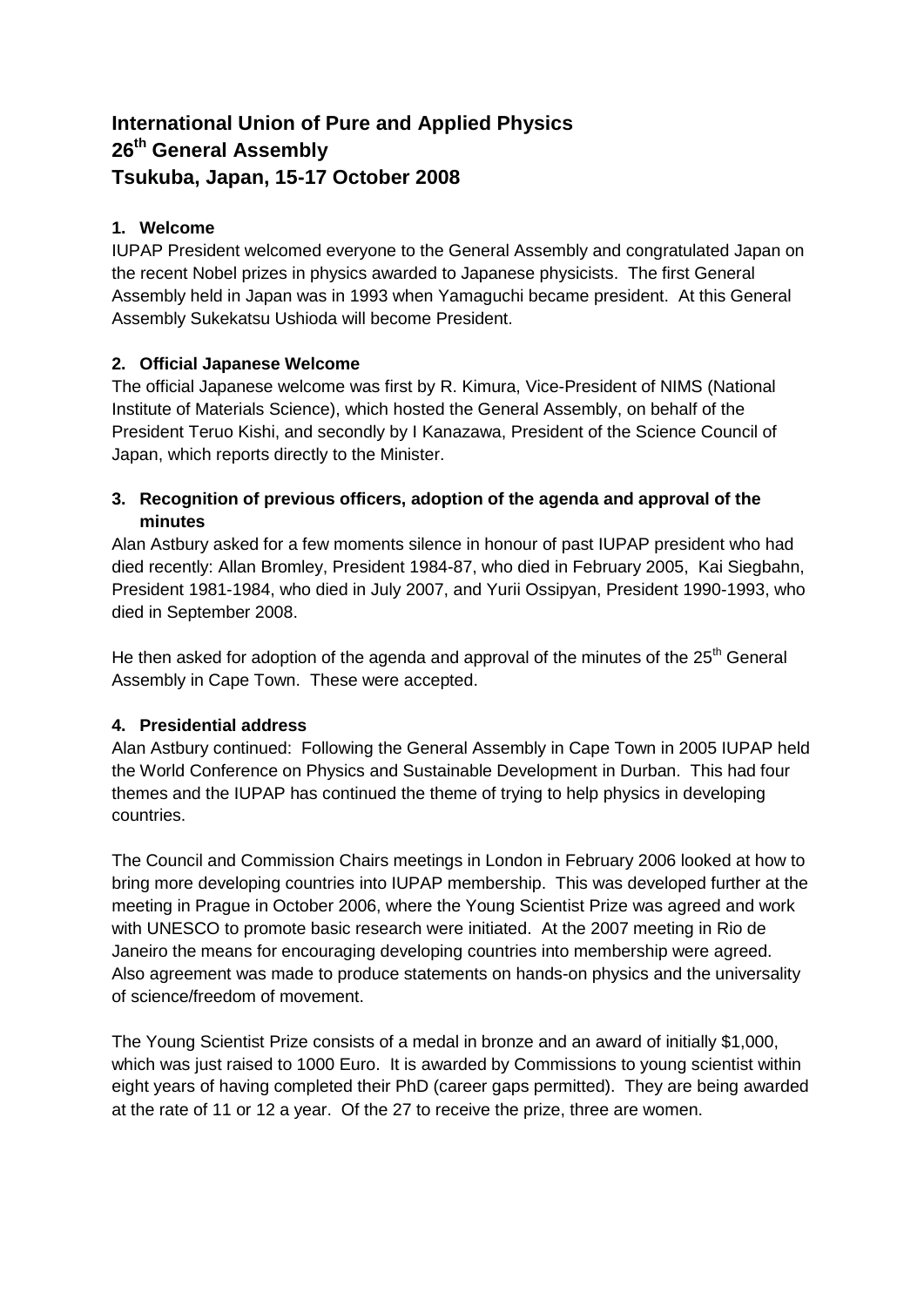Developing countries are now offered reduced rates initially on joining IUPAP and they are permitted to bid to host IUPAP sponsored workshops in their countries. These initiatives have proved successful and a number of countries have become members.

There is a joint IUPAC/IUPAP working group on new elements, mainly heavy ion fusions. A slate of physicists and chemists has now been agreed from which five people will be picked to form working groups to look at new elements. IUPAP has a number of other working groups. Their reports were at the back of the papers for the General Assembly and are posted on the IUPAP website.

# **5. Financial report**

a. Financial report

Judy Franz reported that IUPAP is in good financial state with reserves of about \$1 million. Having the income in Euros and the expenditure in dollars has been an advantage. It is possible to operate on a deficit budget, as in 2007, as the reserves are slightly larger than they need be. Expenditure in 2009 is likely to be about \$600k

# b. Proposed dues

Judy Franz said that as a result of this there was no need to increase the dues, thus dues will have remained constant for 9 years. There may be a need for an increase at the next General Assembly in 2011. She moved that there be no dues. This was carried.

#### c. Increases in Members' shares

Judy Franz reported that India had raised its shares from 4 to 8, Korea from 3 to 7, Spain from 4 to 8 and moved that these increases be approved. Motion carried.

# **6. Secretary General's report**

a. IUPAP affairs

Judy Franz reported that both Cuba and Latvia were four years arrears in their dues and lost their vote.

b. Member affairs

Judy Franz reported that 11 new Members had joined IUPAP since the last General Assembly: Algeria, Cameroon, Columbia, Costa Rica, Ethiopia, Greece, Mongolia, Philippines, Peru, Romania and Singapore. This brings the total number of members to 59. She wished those present to encourage others to join. IUPAP wants the members to be active but there can be problems if the adhering body is remote from physics, which may happen if it is the Academy.

# **7. Proposal to increase the size of the commissions**

Alan Astbury explained that because of the increase in Members, in particular Members from developing countries and the increase in shares, an increase in the size of the commissions from 13 to 14 was needed to achieve reasonable representation. He moved that this be done.

The motion was carried.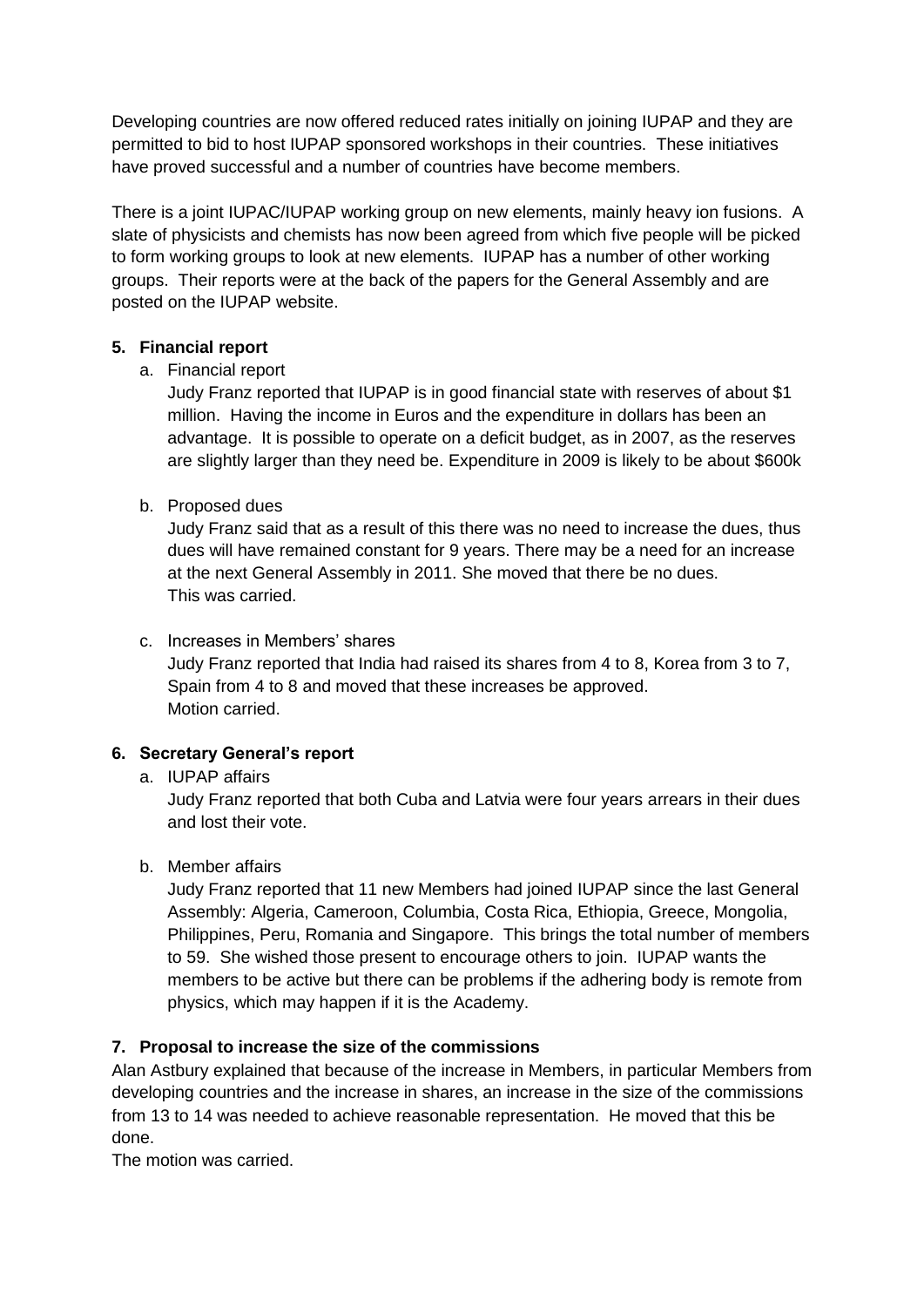### **8. First presentation of slates for elections and discussion of procedures**

Alan Astbury and Judy Franz presented the slates for elections to the commissions and explained that there would be a chance to make renominations later. Voting would be on Friday. A few minor modifications were made, mainly in correction of spelling or clarification of first and family names and with one correction of a country nomination.

### **9. Statement on the Universality of Science**

This was introduced by Pavel Exner and Annick Suzor-Weiner. (This and other resolutions appear on the IUPAP website). Concern was expressed by a US delegate that this might mean that IUPAP conferences could not be held in the US. Judy Franz explained that five years ago IUPAP, along with others, went to the US government and the situation did improve but that it appears that the situation has deteriorated in the last two years. Alan Astbury said that some people are being deterred from going to conferences because they fear they won't get a visa. It was important to have a strong statement. Roger Elliott said that it was important to co-ordinate this with ICSU, which has a major revision of its statement in progress. Alan Astbury explained that voting on this and the other resolutions would take place on Friday.

#### **10. Resolution on on the Importance of Active Learning and Hands on Science**

This was introduced by Pratibha Jolly, stressing the importance of experiments in physics education rather than just relying on theory and computer simulations. Annick Suzor-Weiner added that it was important that IUPAP tells this to education ministers in developing countries in particular. Various delegates also mentioned the need for mathematics.

### **11. Communications Working Group report**

(Reports from working groups are available on the IUPAP web site.) This was presented by Roger Elliott, who stressed amongst other points: open access cannot be free and a proper business model is required; more consideration is needed on methods of working by young physicists such as closed websites; author identification (similar names. names being given slightly differently, different transliterations); early work on ethics needs re-emphasising. Gregor Herten said IUPAP should give recommendations to publishers on allowing authors to put papers on open-access sites. Pavel Exner noted that the ERC recommends open access but that the big publishers are a formidable force. He also reported that he American Mathematical Society was working on author identification.

#### **12. Working Group on International Cooperation in Nuclear Physics (ICNP) report**

Tony Thomas reported. This is the most recent of the working groups and includes directors of major facilities. It has written a book *The Global Nuclear Physics Exercise*, which will be updated every three years. It makes input into the OECD Global Science Forum. Big facilities are getting very expensive and this is an opportunity to bring funding agencies and nuclear physicists together.

# **13. Working Group on Women in Physics report**

Barbara Sandow reported. Women in physics sessions were now being included in IUPAP conferences, there were now 16 women in physics groups in different countries plus a number of regional groups. The working group had held its third conference the previous week in Seoul, with 283 delegates from 57 countries. She introduced the five part resolution from the conference. Vera Luth (USA) noted that parts 2 and 3 of the resolution referred to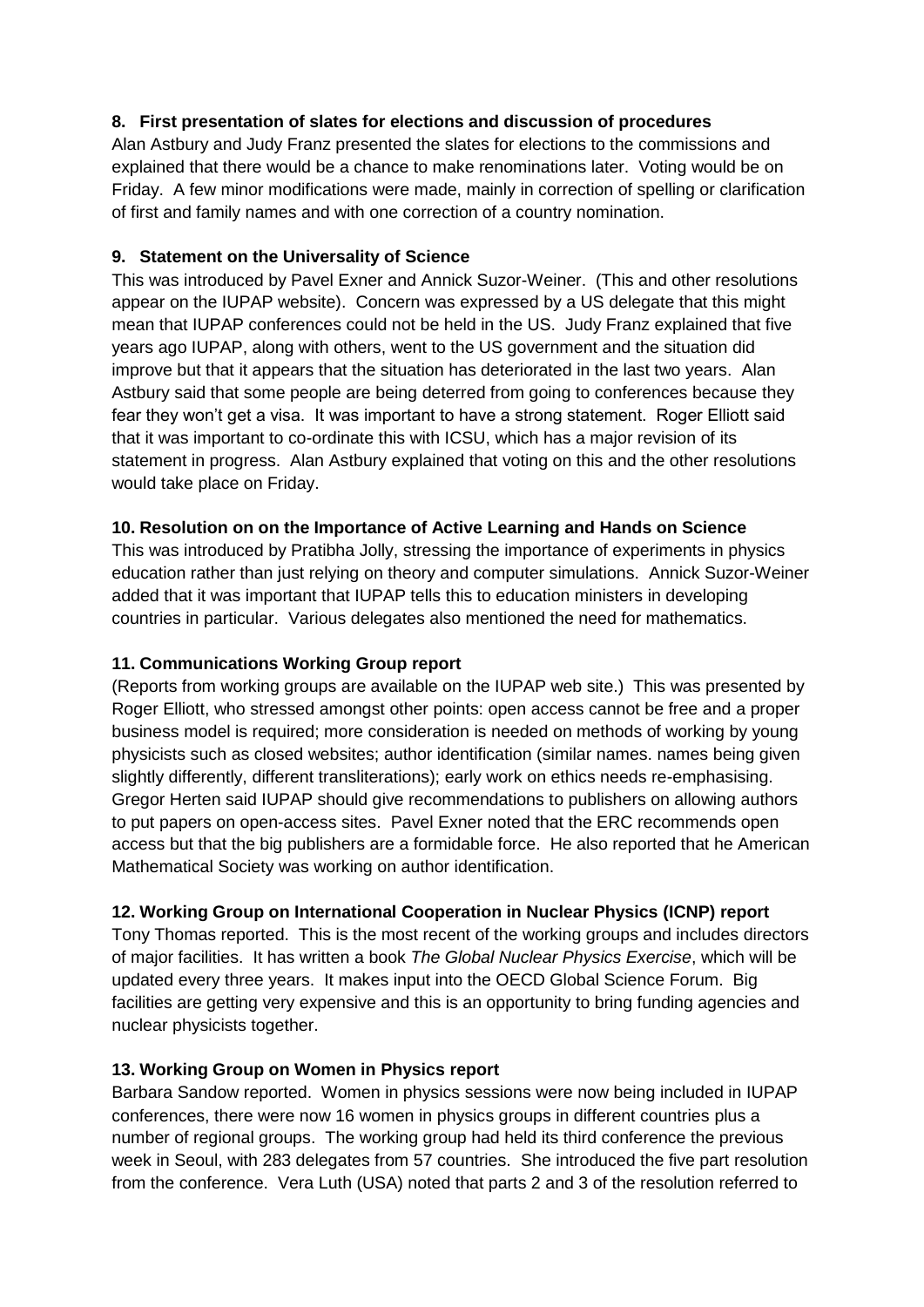both men and women. Jocelyn Bell-Burnell (UK) observed that when organizations are well managed both men and women benefit but women benefit more. In response to a question on regarding facilities for women at conferences Barbara Sandow replied that she thought that it was better not to bring children. Others thought that such facilities could be advantageous but they should be targeted at both men and women.

# **14. Working Group on Particle and Nuclear Astrophysics and Gravitation (PaNAGIC) report**

David Sinclair reported on the need for international cooperation and coordination in the field. It includes the Gravitational Wave International Committee. The OECD Global Science Forum has called for a roadmap in this area and has also asked PaNAGIC for a definition of astroparticle physics and its relationship to other parts of physics.

# **15. Call for renominations for IUPAP Commissions**

Alan Astbury introduced the slate for the Executive Council. He proposed Cecilia Jarlskog from Sweden (a mathematical physicist well known for her work on the Nobel prize committee) as the President-Designate. She would be IUPAP's first woman President. Alan Astbury explained that the Secretariat will be moving from the American Physical Society (APS) to the Institute of Physics (IOP). It was thus proposed that Robert Kirby-Harris, Chief Executive of IOP become the Secretary General. Rudzani Nemutudi from South Africa was proposed as Associate Secretary General, bringing African representation to the Council. He proposed on behalf of the IUPAP Council Aleksandr Kaminskii (Russia), Marcia Barbosa (Brazil) and Mustansir Barma (India) as Vice-Presidents at Large to balance the geographical spread and proposed that that of the Chairs of Commissions Henri Orland (France), Klaus von Klitzing (Germany), Sadamichi Maedawa (Japan), Samuel Bader (USA) and Patricia McBride (USA) should also serve Vice-Presidents.

He invited renominations for Commissions. A proposal from China, Taipai was made regarding C3, but this was later withdrawn, China, Taipai saying they proposed increasing their shares in IUPAP to get greater representation on Commissions in 2011.

# **16. International Council for Science (ICSU) report**

Roger Elliott reported that at present there were three main themes: international research collaboration, universality of science, science policy. Regional offices had been set up for Africa (in South Africa), Latin America (Brazil) and Asia-Pacific (Malaysia). Efforts to set up an office for the Arab world have failed so far. Interdisciplinary projects are considered particularly important. Unions are the key components of ICSU although no longer appear in the name.

#### **17. Panel discussion on doing physics in developing countries**

There were short presentations by Guy de Teramond (Costa Rica), Gizaw Mengitsu (Ethiopia), Benjamin Chan (Philippines) and Raouf Bennaceur (Tunisia) followed by questions and answers. Important points included the following:

- There are problems for physicists who remain in Costa Rica, these are even more daunting for those who return. Communication is vital, with access to papers and internet archives. Continued links with centres where they did their PhD is important. The web greatly changes what can be done.
- Best practice in higher education is not possible in Ethiopia. There are 22 universities,  $\bullet$ mainly new, but there is a lack of good academic leadership. Salaries for research are very low and people need a second and sometimes a third job.
- Applied courses were popular in the Philippines as people understood what they meant and sent their children (parental guidance is still very strong). A major problem was the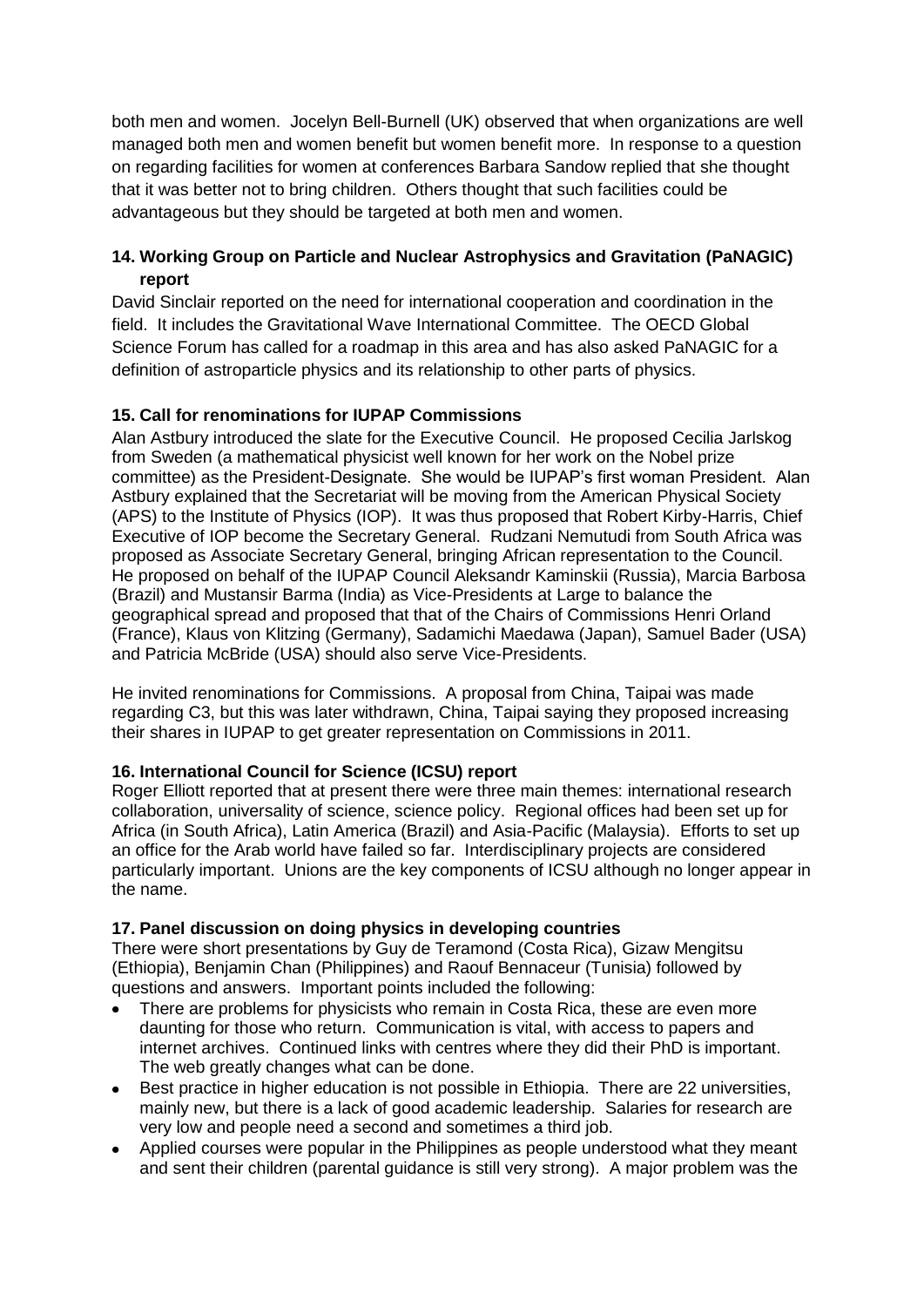lack of physics-trained teachers in schools and efforts are being made to try to resolve this.

- In Tunisia there are problems in education research, technology R&D management and finance. A significant problem is the lack of industry. There are successful collaborations with Japan, including the establishment of technology parks. The alliance is based in Tsukuba.
- Topics important in developing countries include physics and energy, physics and funding, a focus on agriculture, physics education, communication.
- A delegation from the Royal Society to Ghana managed to convince the government to support physics and the situation has improved greatly. Similar missions elsewhere may be helpful, although governments need to understand that the return from basic research is very long term.

#### **18. Working Group on International Future Accelerators**

Albrecht Wagner reported on ICFA. There is now a concentration on very few, very large accelerators unlike the situation ten years ago. The design of the International Linear Collider (ILC) is being overseen jointly by ICFA and FALC (a grouping of funding agencies). This global collaboration with FALC is essential. When there is an international consensus on neutrino facilities, ICFA may take this up too. ICFA has been involved in the SCOPE<sup>3</sup> open-access initiative.

# **19. 'The Pierre Auger Cosmic Ray Observatory – A New Window to the Cosmos'**

Paul Mantsch gave a presentation on this detector which covers 3000  $km^2$  in the Mendoza Province in western Argentina and detects cosmic rays with energies in excess of  $10^{19}$  eV.

#### **20. 'The HESS experiment: organization in Namibia and scientific results'**

Heinz Voelk gave a presentation. The High Energy Stereoscopic System (HESS) is a system of imaging atmospheric telescopes located on a site with a very clean, dry, dark atmosphere ~100 km from the University of Namibia.

# **21. 'SESAME – A Third Generation Synchrotron Light Source in the Middle East'**

Zehra Sayers gave a presentation on SESAME (Synchrotron-light for Experimental Science and Applications in the Middle East), a third generation light source under construction in Jordan. This originally involved the transfer of BESSY 1 from Germany, but it is to be a third generation machine with a new ring, but using the booster and injector from Germany. The aims are to be a world-class synchrotron and to provide training, It brings together and contributes to improved understanding for people from different backgrounds.

#### **22. 'Overview of the proposed redefinitions of SI units'**

Peter Mohr explained the changes in definitions of SI units to link them to fundamental; constants. The metre was redefined in 1983 in terms of the speed of light. The main problem is the kg. The standard kg and its six copies in Paris are unstable and are drifting apart. The proposal is that this should be defined in terms of the Planck constant when there is sufficient agreement among experiments. There is a resolution on this topic prepared by IUPAP C2 SUNAMCO together with an essential background description. In response to question as to why a resolution was needed now, Judy Franz explained that the General Assembly met only once every three years and a resolution was needed now, dependent on satisfactory experiments, if IUPAP is to make an input on the decision.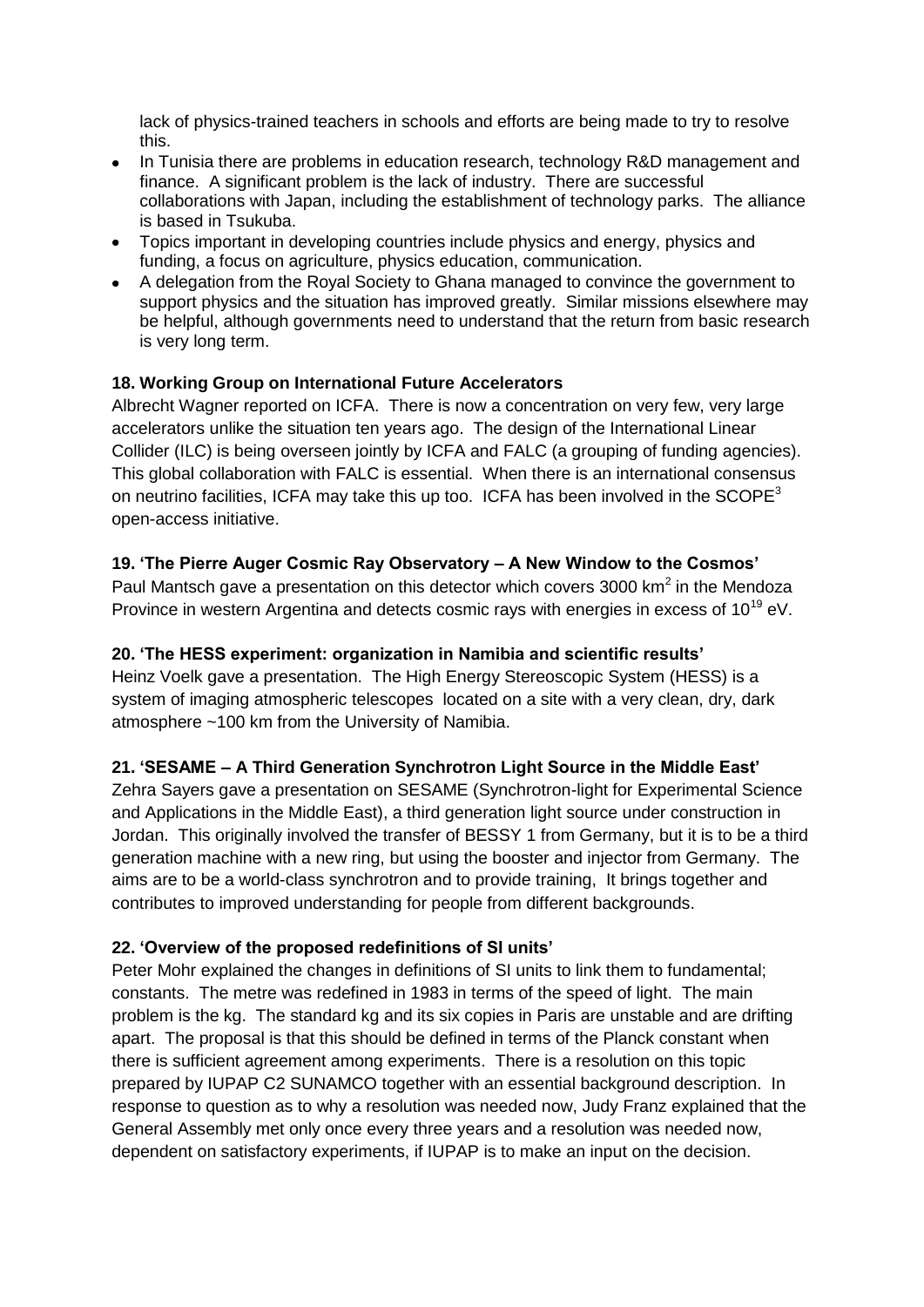# **23. Working Group on Ultra-High Intensity Lasers (ICUIL) report**

Gerard Mourou gave a report on developments in this field. Developments are in two directions: laser fusion at GW for nanoseconds and TW – EW femtoseconds. The fast ignition project combines the two. This gives the scope from moving from relativistic optics to ultrarelativistic optics and nonlinear quantum electronics.

# **24. Resolutions from Liaison Committees**

Amy Flatten introduced the resolution from the US Liaison Committee, also supported by UK, Norway and Cyprus that IUPAP strongly endorse SESAME.

# **Session on Physics in Japan**

Presentations were given as follows:

- 'Introduction' S. Nagamiya, Director, JPARC Center, KEK and JAEEA
- 'High Energy Physics in Japan Present and Future' A. Suzuki, Director General;, KEK, High Energy Accelerator Research Organization
- 'Highlights of Condensed Matter Science' H. Fukuyama, Professor, Science, University of Tokyo
- 'Recent Topics in Materials and Nanotechnology in Japan' M. Aono, Director General, National Institute for Materials Science
- 'A Quarter Century of Quantum Dots: From Science to Practical Implementation' Y. Arakawa, Professor, University of Tokyo
- 'Frontier of Japanese Observational Astronomy' N. Kaifu, Professor, Open University of Japan

# **25. 'Mechanisms of earth's climate change and the role of human activities**

This was given by Teruyuki Nakjima.

# **26. Memorandum of understanding with UNESCO**

Alan Astbury introduced the memorandum (attached). The first draft would have put IUPAP under UNESCO and severely limited what it could do and the programme would be directed towards Africa. The memorandum as now presented will now help basic science in UNESCO and will also help IUPAP. It has been discussed with UNESCO, which seems happy to sign. He moved that IUPAP sign the memorandum. Motion carried.

# **27. Election of commissions and officers**

Alan Astbury explained that voting on these would be by weighted votes. He moved that the slates for the Commissions be approved. Carried unanimously.

He moved that the slate for the Executive Council be approved. Carried unanimously.

# **28. Votes on all resolutions**

Alan Astbury explained that voting would be by show of hands. He moved that each resolution in turn be adopted: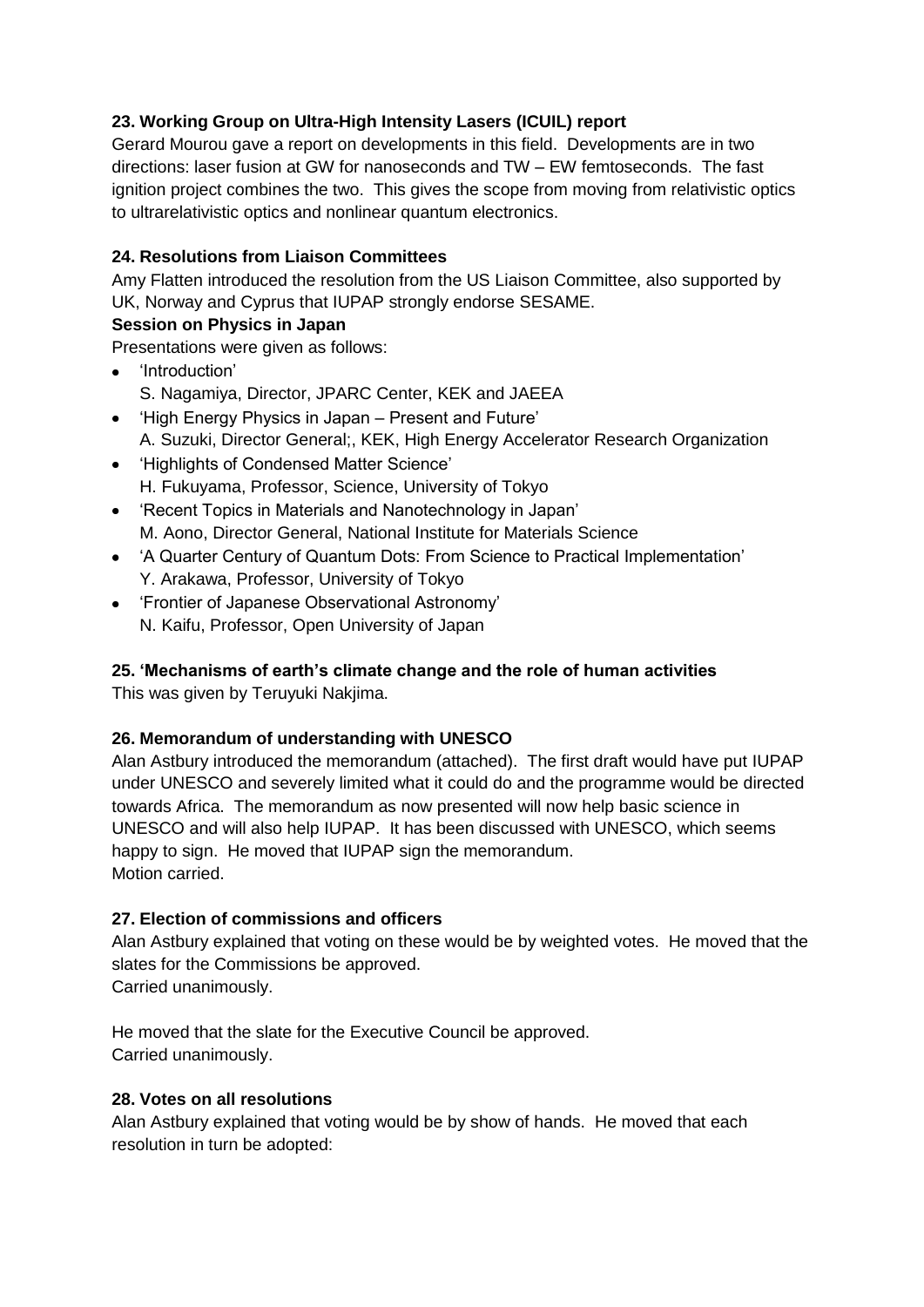- Universality of Science Carried unanimously.
- Importance of Active Learning and Hands-on Physics Education Carried unanimously.
- Fndorsement of SESAME Carried unanimously.
- Proposed Redefinition of the SI Units Carried with 1 against and 8 abstentions.
- Women in Physics five-part Resolution Carried unanimously.

# **29. Reports from C13 and C14**

Annick Suzor-Weiner explained that physics for development was really physics in developing countries. The aim of the Commission was bridging the gap and achieving better connections. C13 had helped define the new rules for attracting members from developing countries and had helped to encourage developing countries to join. C13 had also strengthened links with ICTP, UNESCO, CERN, IAEA, TWAS, APS, EPS, IOP. Concerted action was need on low-cost, high level instrumentation; support of networks such as LAM (Laser, atoms and molecules) and Centres such as AIMS (African Institute for Mathematical Sciences), support for the new type D conferences – workshops in developing countries. Conferences had been sponsored in developing countries in Africa and elsewhere. Of the challenges, major ones were preventing brain drain and improving communication. A suggestion had come from David Mukamel for sponsorship of physicists from developed countries to spend relatively long periods of time in developing countries.

Pratibha Jolly said that C14 was looking for information from people on best practice in physics education. Two volumes of 'Connecting Research in Physics Education with Teacher Education' had now been published along with two volumes of 'Physics Now'. In addition to the ICPE conferences there was the ICPE Medal, and the Young Scientist Prize for Physics Education had just been approved. C14 has a number of working groups looking at different aspects of physics education.

# **30. New business**

A delegate from China, Taipei asked if reports from physical societies could be included. Judy Franz replied that this would not be appropriate, but if a Member has undertaken studies the results of which are suitable for wider distribution, these could be placed on the IUPAP website.

In response to a question regarding IUPAP influence with local funding agencies. Alan Astbury suggested that if one visits a developing country one should try to influence.

# **Introduction of the President Designate**

Alan Astbury apologised that Cecilia Jarlskog could not be present. It was not until late that he was able to invite her, by which time she had conflicting engagements. It was agreed that Judy Franz should write to notify her and send best wishes from the General Assembly.

#### **Some words from new President**